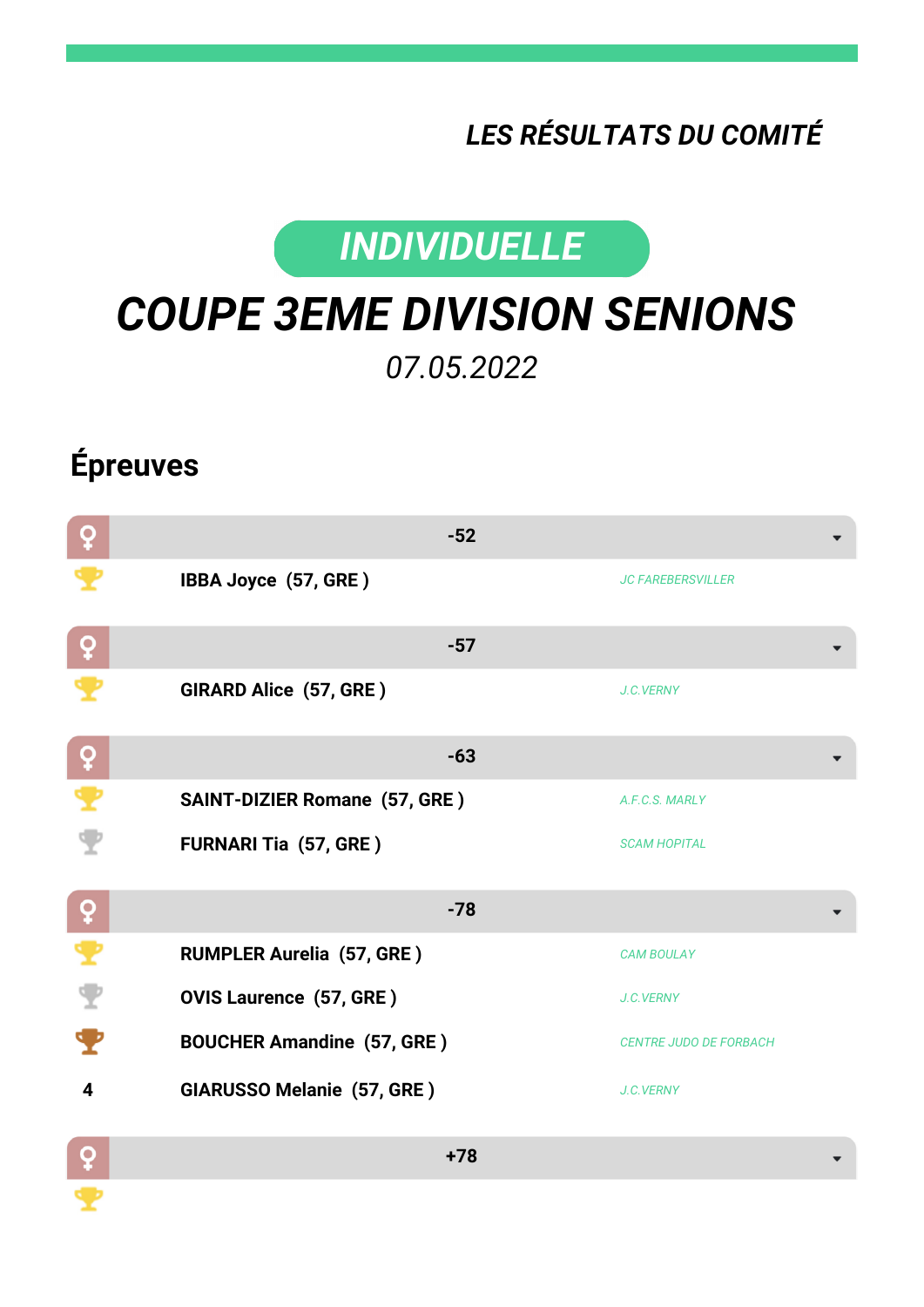**MARCHAL Laure (57, GRE)** *DOJO DU SAULNOIS* 

| $\mathbf{\alpha}$ | $-60$                               |                                      |
|-------------------|-------------------------------------|--------------------------------------|
|                   | PICARD Loic (57, GRE)               | <b>JUDO JU JITSU CLUB DE PANGE L</b> |
|                   | FOLTZ Thomas (57, GRE)              | <b>DOJO DU SAULNOIS</b>              |
|                   | (+10 pts) WEISSE Martin (57, GRE)   | A.F.C.S. MARLY                       |
| 4                 | LEBOUC Jules (57, GRE)              | J.C.VERNY                            |
|                   | $-66$                               |                                      |
| $\mathbf Q$       |                                     |                                      |
|                   | <b>WERNER Yann (57, GRE)</b>        | J.C.VERNY                            |
|                   | (+20 pts) WERNER Ylann (57, GRE)    | J.C.VERNY                            |
|                   | (+7 pts) THOMAS Cyril (57, GRE)     | <b>J.A.ST AVOLD</b>                  |
| 4                 | <b>SCHALTZ Christophe (57, GRE)</b> | <b>J.C.MONTOIS LA MONTAGNE</b>       |
| 5                 | <b>CALANDRI Amaury (57, GRE)</b>    | <b>JC BAN ST MARTIN</b>              |
| 5                 | <b>MAURIZIO Ruben (57, GRE)</b>     | J.C.VERNY                            |
| $\mathbf C$       | $-73$                               |                                      |
|                   | <b>BLOT Christophe (57, GRE)</b>    | <b>HEINING JUDO CLUB</b>             |
|                   | (+10 pts) GRONDIN Raphael (57, GRE) | <b>JUDO CLUB THIONVILLE</b>          |
|                   | (+10 pts) FERJOUX Thibaut (57, GRE) | J.C.VERNY                            |
| 4                 | (+10 pts) LE MOAL Mathieu (57, GRE) | <b>DOJO MONTIGNIEN</b>               |
| 5                 | <b>BOURRET Martin (57, GRE)</b>     | <b>HEINING JUDO CLUB</b>             |
| 5                 | <b>PETRY Florian (57, GRE)</b>      | <b>AJ KOENIGS SIERCK</b>             |
| 7                 | <b>BROCKLY Enzo (57, GRE)</b>       | <b>HEINING JUDO CLUB</b>             |
| 7                 | <b>GUYOT Vincent (57, GRE)</b>      | J.C. NOVEANT                         |
| <b>NC</b>         | <b>MARTIN Lukas (57, GRE)</b>       | <b>DOJO DU SAULNOIS</b>              |
| <b>NC</b>         | <b>WERNER Yohann (57, GRE)</b>      | J.C.VERNY                            |

 $\mathbf{Q}$